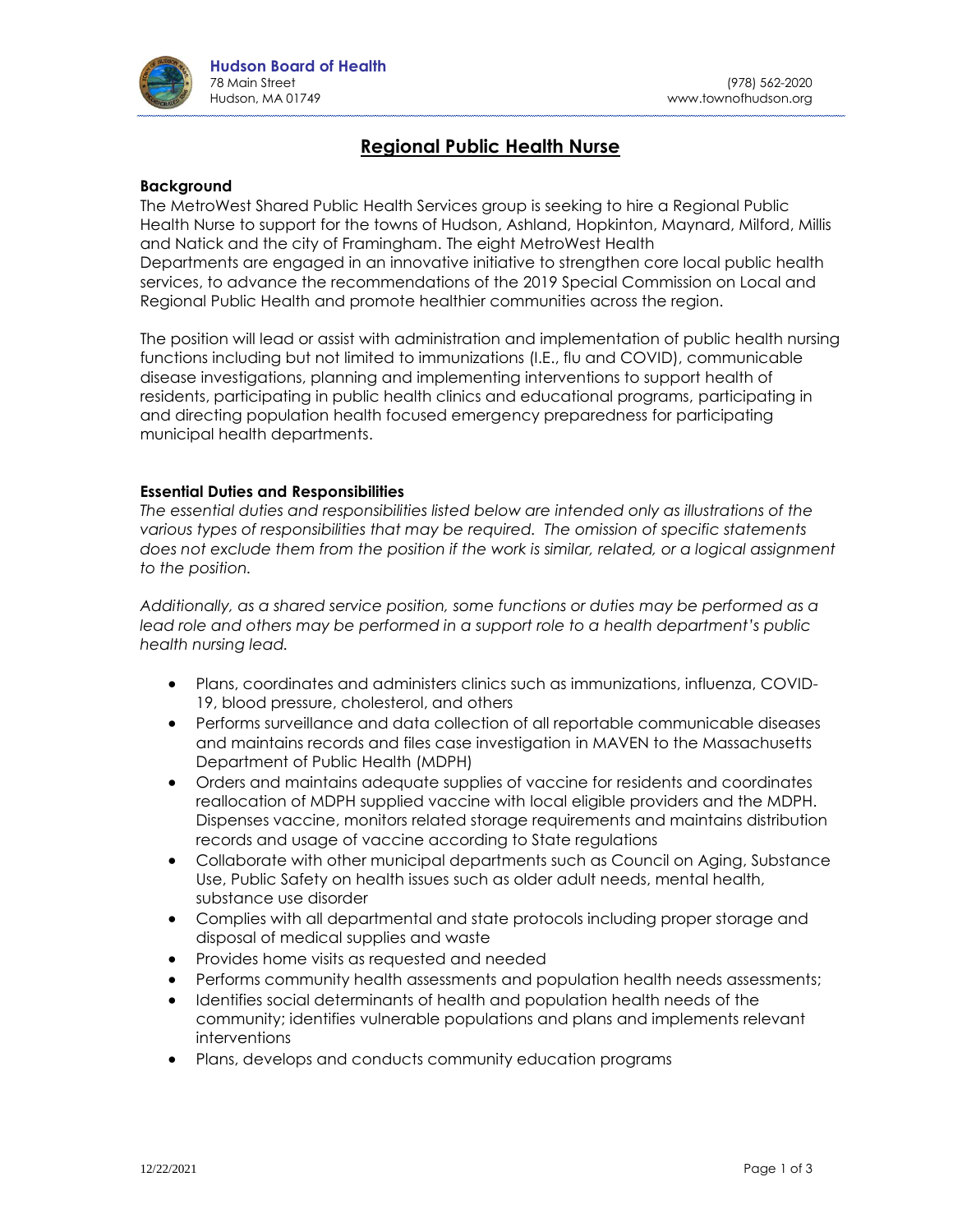

- Assists with planning and coordination of emergency preparedness, including volunteer recruitment and training; and planning for events where the health of the population may be threatened
- Collaborates with community, regional and statewide resources to meet health needs of population
- Maintains knowledge of current developments in public health nursing; attend seminars and workshops related to public health nursing
- Performs miscellaneous office duties as they relate to record keeping, correspondence, electronic communication, filing, copying, scanning, and answering phones
- Performs other related job duties as required.

## **Supervision**

Works under the supervision of the Shared Services Coordinator and the Director of Public and Community Health in accordance with applicable rules, regulations, and policies. Varied and responsible duties require the exercise of judgment and initiative, particularly in situations not clearly defined by precedent or established procedures.

#### **Work Environment**

Most work is performed in typical office conditions, with regular attendance at off-site meetings. The employee operates standard office equipment.

The employee has ongoing contact with other town departments, outside agencies, and the public by telephone, e-mail, in person, and in writing.

This position may require direct client/patient contact and as a result of such direct contact, certain immunizations will be recommended and/or required prior to commencement of employment duties.

Errors could result in delay, loss of service, loss of grant fund, and/or legal repercussions, and could be costly for the Town.

## **Required Minimum Qualifications**

- Registered Nurse License (RN)
- Bachelor of Science in Nursing Degree (BSN)
- At least 2 years of population health experience (e.g., VNA, Community Health Worker)
- Valid Class D Motor Vehicle Driver's license required
- CPR Certification

## **Required Credentialing After Hire**

- MAVEN training within 6 months of hire
- Foundations for Local Public Health Practice course within 1 year of hire

#### **Preferred Experience, Skills, and Knowledge**

- Bi-lingual a plus, Portuguese or Spanish preferred
- Experience as a Public Health Nurse
- Experience with MAVEN